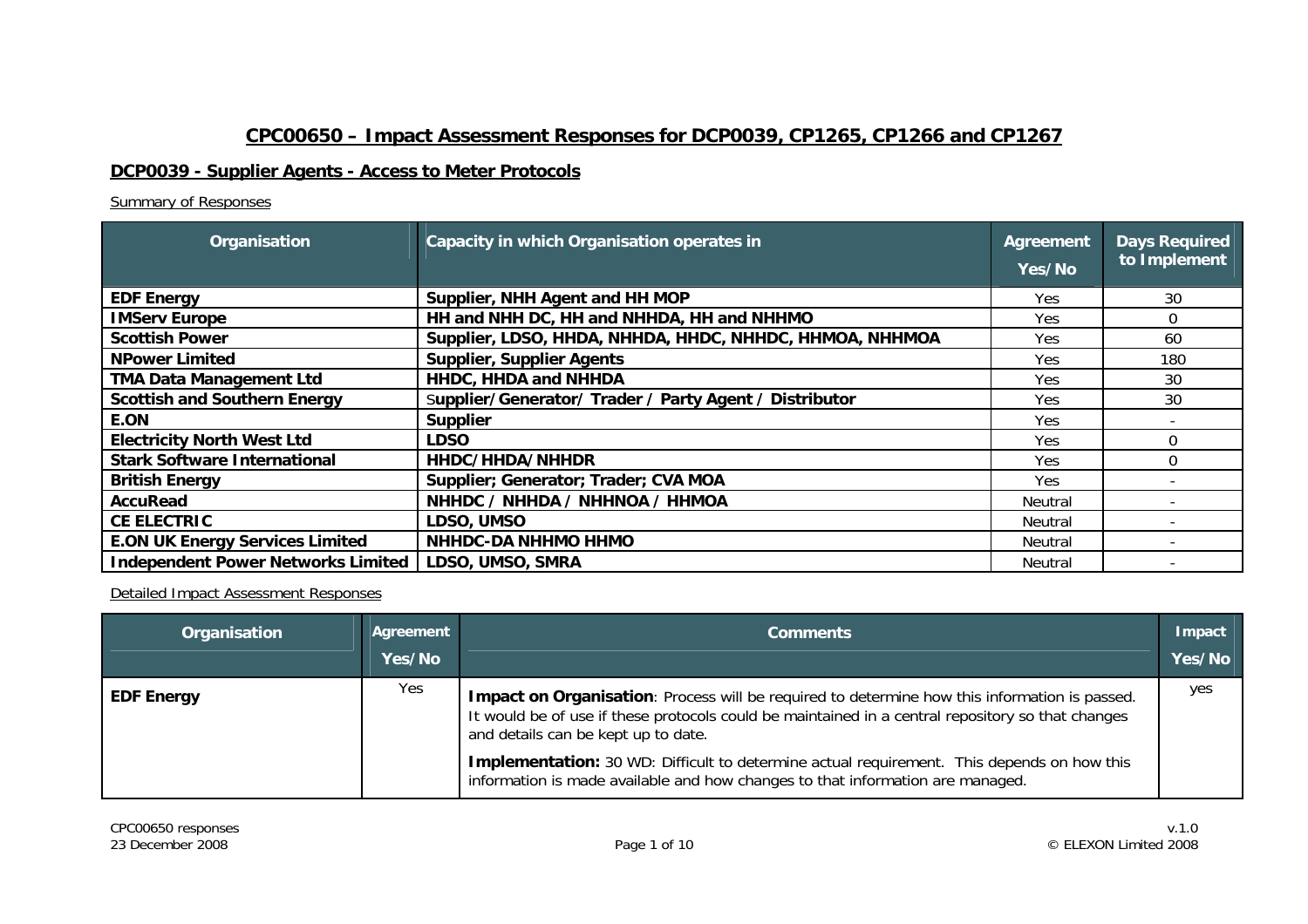| <b>IMServ Europe</b>                | Yes | Comments: We fully support the objective of this CP and would endorse any changes to ensure<br>the availability of the information in question. Whilst appreciative that revised wording for<br>BSCP601 has not yet been considered, we would recommend that this is written in such a way as<br>to place an obligation on the Supplier to provide this to the Agent if requested which will ensure<br>that the objective of "interoperability" is fully achieved.<br>Impact on Organisation: Unable to comment until the solution is further defined.                                                                                                                                                                                                                         | No         |
|-------------------------------------|-----|--------------------------------------------------------------------------------------------------------------------------------------------------------------------------------------------------------------------------------------------------------------------------------------------------------------------------------------------------------------------------------------------------------------------------------------------------------------------------------------------------------------------------------------------------------------------------------------------------------------------------------------------------------------------------------------------------------------------------------------------------------------------------------|------------|
| <b>Scottish Power</b>               | Yes | Comments: Anything other than the manufacturers making the protocols available could have<br>serious implications for the competitiveness of the sector. Also, and possibly more importantly, the<br>availability of these protocols is essential if the roll out of advanced metering to PC 5-8 and<br>ultimately to the wider sector by 2020 is to be successful. This DCP, if progressed to CP, should<br>successfully remove a potentially major obstacle to a smooth roll out and operation of advanced<br>metering in the UK.                                                                                                                                                                                                                                            | yes        |
| <b>NPower Limited</b>               | Yes | <b>Comments:</b> The standard definition of 'protocols' does not necessarily cover the Manufacture's<br>software that is required in order to access their meters. In particular to allow MOPs to reconfigure<br>the meter remotely. This should therefore be considered for inclusion into this definition at this<br>stage.<br>Compliance testing should include the step that states whether or not a meter is capable of being<br>remotely reconfigured. The results should be captured on the List of Approved meters, further<br>consideration of other criteria may be required.<br>Support in principle but would need to see 'worked' solution drafting.<br>Impact: Process changes. Possible system changes.<br>Implementation: 180 Dependent upon 'worked' solution | <b>Yes</b> |
| <b>TMA Data Management Ltd</b>      | Yes | <b>Comments:</b> Strongly favour the change as we believe it supports the aims of the BSC inasmuch<br>as the proposal supports the effective working of the market and reduces risks to Settlements<br>Impact: NHHDC (qualification in progress) Process<br>Implementation: Is there any reason why the protocol could not be circulated to all relevant<br>qualified agents directly, subject to non disclosure agreements, once the protocol has been<br>developed and tested?                                                                                                                                                                                                                                                                                               | Yes        |
| <b>Scottish and Southern Energy</b> | Yes | <b>Comments:</b> How will the meter manufacturers communicate the protocols to the suppliers and<br>the suppliers to the party agents?<br>Impact: New processes in place                                                                                                                                                                                                                                                                                                                                                                                                                                                                                                                                                                                                       | Yes        |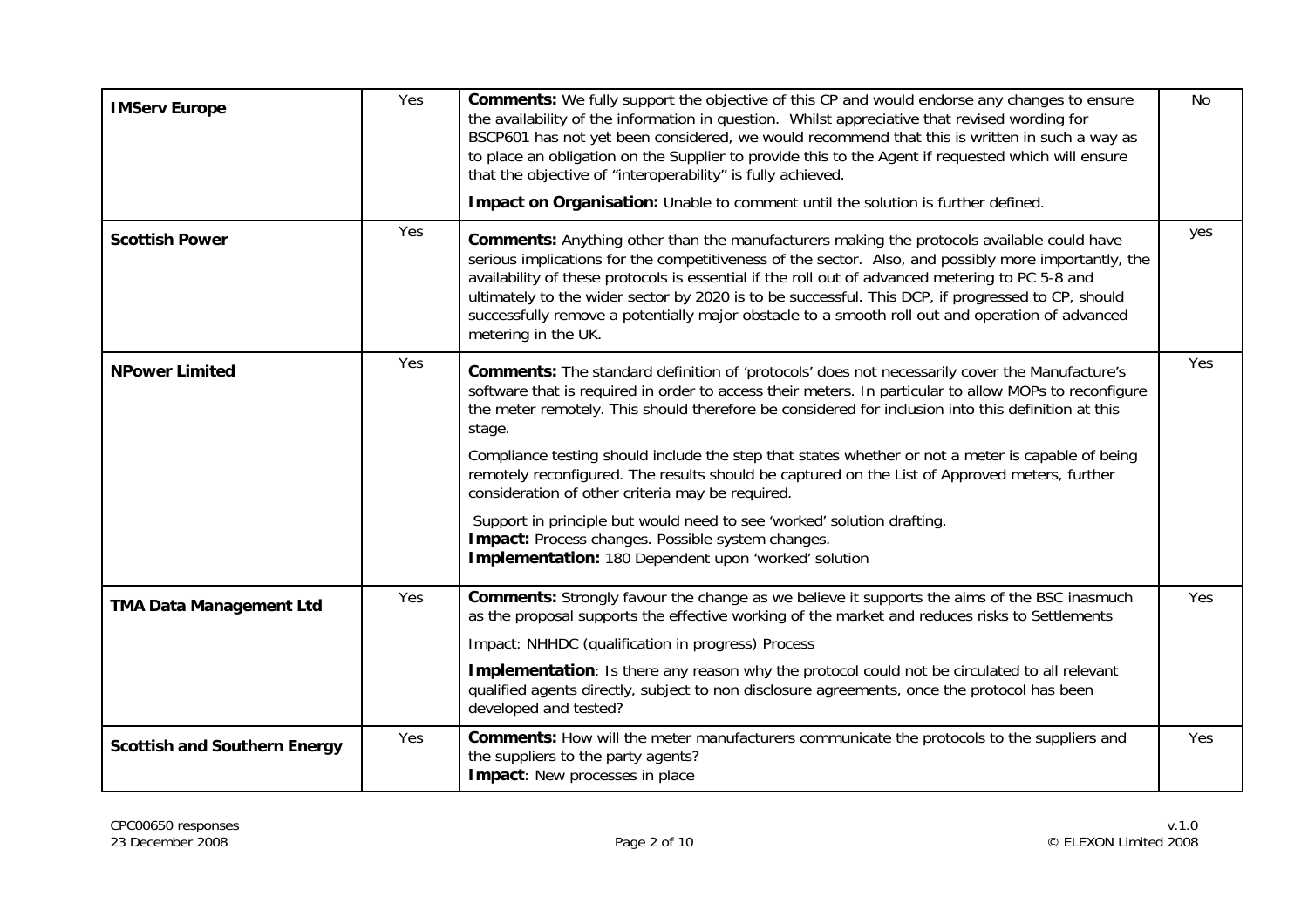| <b>Electricity North West Ltd</b>   | <b>Yes</b> | <b>Comments:</b> Although there is no direct impact on Systems or Processes, we would be adversely<br>affected by not receiving meter readings to calculate DUoS bills if this CP was rejected.<br><b>Impact: Improved Data Quality</b> | <b>No</b> |
|-------------------------------------|------------|-----------------------------------------------------------------------------------------------------------------------------------------------------------------------------------------------------------------------------------------|-----------|
|                                     |            | <b>Implementation:</b> No system and process impacts                                                                                                                                                                                    |           |
| <b>Stark Software International</b> | <b>Yes</b> | <b>Comment:</b> This will facilitate competition through the industry.<br><b>Impact:</b> Adoption of new protocols if resired.<br>Other Comments: In its current form the DCP is not clear what the status is of existing HH            | Yes       |
|                                     |            | metering protocols that might be used in the new NHH 5-8 AMR market and whether the<br>requirement is retrospective.                                                                                                                    |           |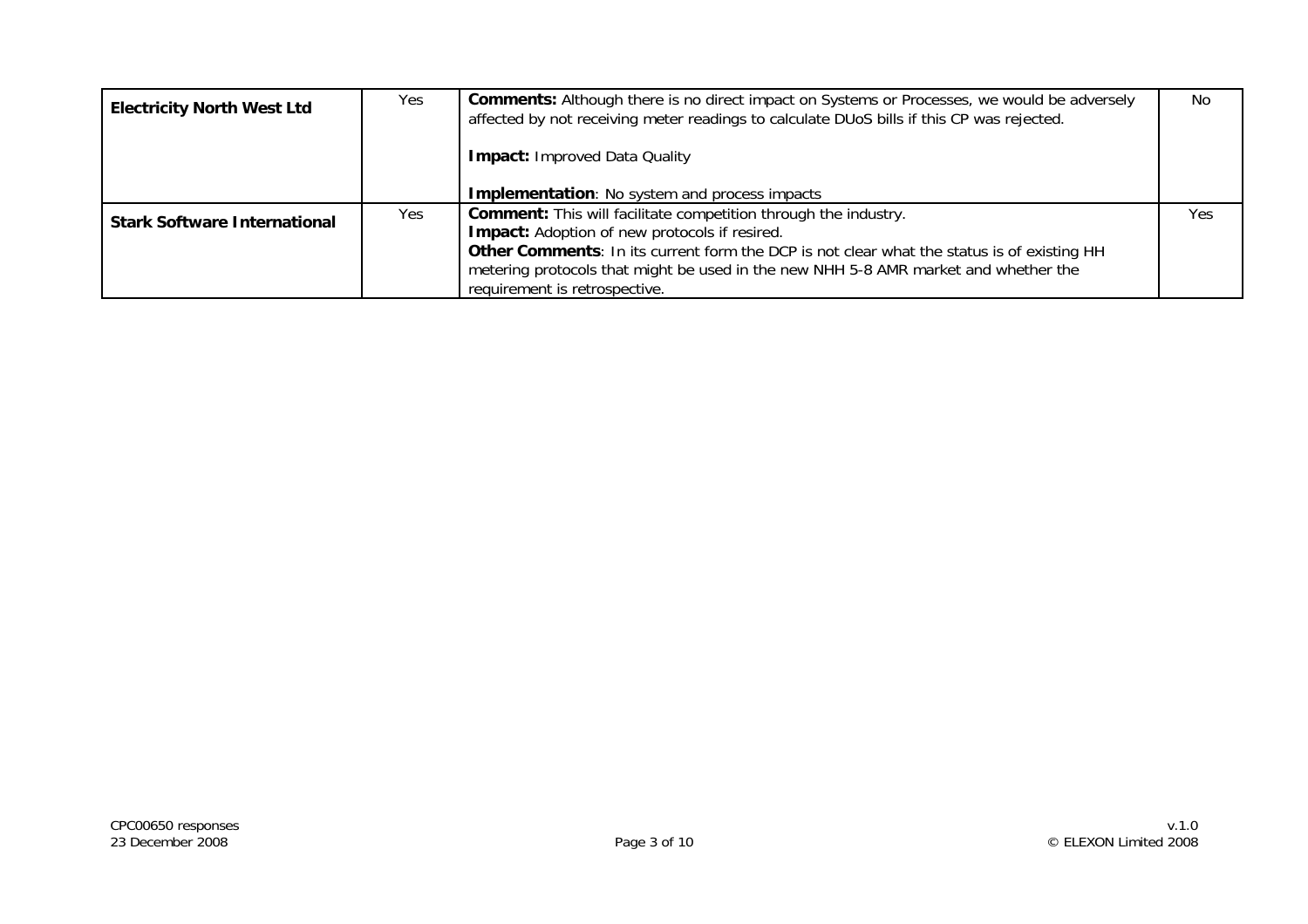## **CP1265 - Technical Assurance Documentation Changes Following Review**

### **Summary of Responses**

| Organisation                              | Capacity in which Organisation operates in                        | Agreement<br>Yes/No | <b>Days Required</b><br>to Implement |
|-------------------------------------------|-------------------------------------------------------------------|---------------------|--------------------------------------|
| <b>EDF Energy</b>                         | Supplier, NHH Agent and HH MOP                                    | <b>Yes</b>          | 0                                    |
| <b>Scottish Power</b>                     | Supplier, LDSO, HHDA, NHHDA, HHDC, NHHDC, HHMOA,<br><b>NHHMOA</b> | Yes                 | 0                                    |
| <b>NPower Limited</b>                     | <b>Supplier, Supplier Agents</b>                                  | Yes                 |                                      |
| <b>TMA Data Management Ltd</b>            | HHDC, HHDA and NHHDA                                              | Yes.                |                                      |
| <b>Scottish and Southern Energy</b>       | Supplier/Generator/ Trader / Party Agent / Distributor            | Yes.                |                                      |
| <b>E.ON UK Energy Services Limited</b>    | <b>NHHDC-DA NHHMO HHMO</b>                                        | Yes.                |                                      |
| <b>Western Power Distribution</b>         | <b>Distributor &amp; MOA</b>                                      | Yes                 |                                      |
| E.ON                                      | <b>Supplier</b>                                                   | Yes                 |                                      |
| <b>Electricity North West Ltd</b>         | <b>LDSO</b>                                                       | Yes                 | $\Omega$                             |
| <b>British Energy</b>                     | Supplier; Generator; Trader; CVA MOA                              | Yes.                |                                      |
| AccuRead                                  | NHHDC / NHHDA / NHHNOA / HHMOA                                    | Neutral             |                                      |
| <b>CE ELECTRIC</b>                        | LDSO, UMSO                                                        | Neutral             |                                      |
| <b>Independent Power Networks Limited</b> | LDSO, UMSO, SMRA                                                  | Neutral             |                                      |

| Organisation                              | Agreement<br>Yes/No | <b>Comments</b>                                                                                                                                                                     |     |
|-------------------------------------------|---------------------|-------------------------------------------------------------------------------------------------------------------------------------------------------------------------------------|-----|
| <b>Scottish Power</b>                     | <b>Yes</b>          | <b>Impact: Documentation Changes Only</b>                                                                                                                                           | yes |
| <b>TMA Data Management Ltd</b>            | Yes                 | <b>Comments:</b> There is no impact on TMA's systems or procedures as the changes proposed<br>reflect the existing processes in place, introduced by the new TAA agent C&C in 2007. |     |
| <b>E.ON UK Energy Services</b><br>Limited | Yes                 | <b>Comments:</b> The changes identified will not have a significant impact on our activities as the<br>changes reflect current practice.                                            | No  |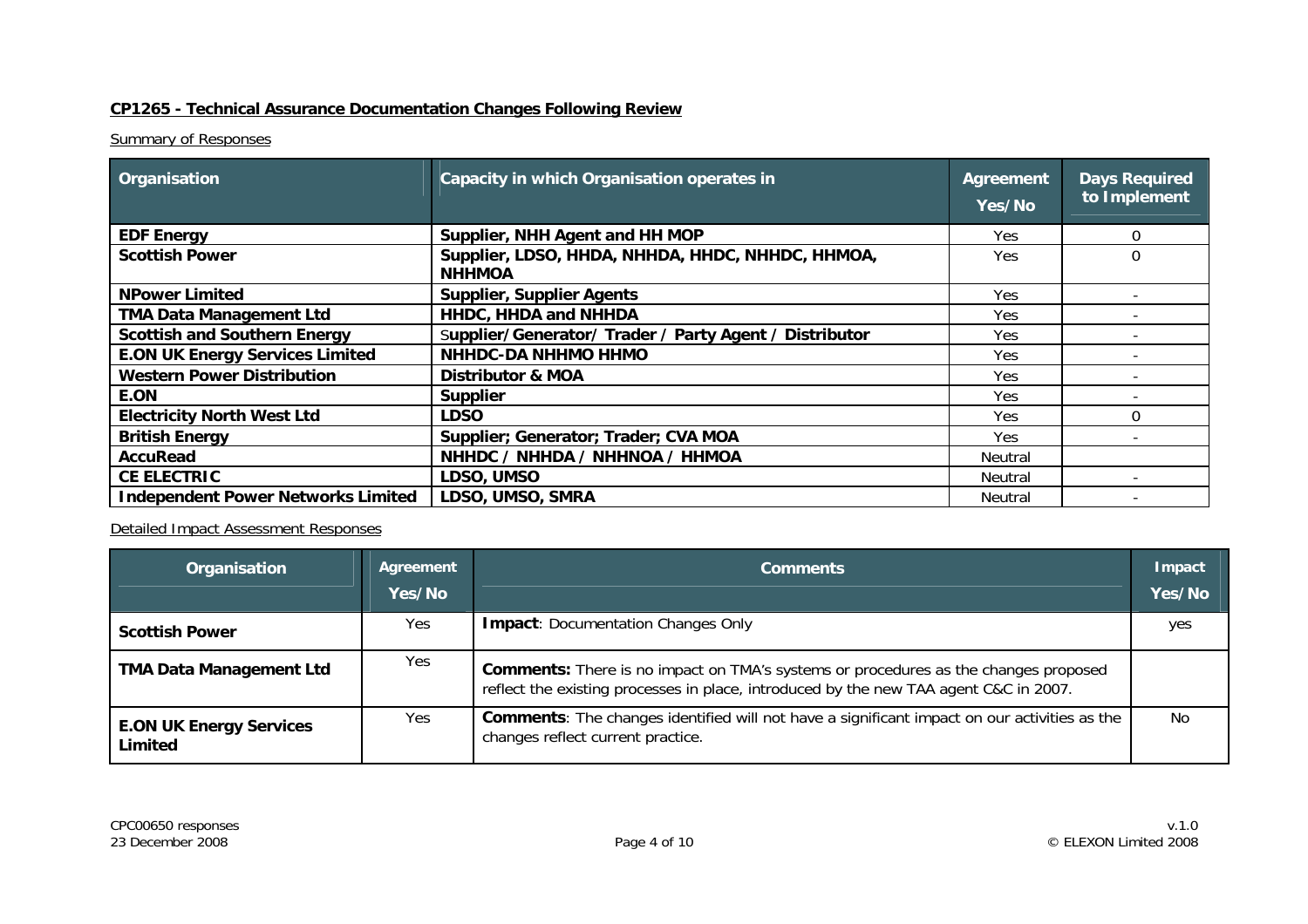| West<br>Ltd<br>⊺North<br><b>Electricity</b> | Yes | -change<br>$\mu_{\rm c}$ – no direct impact on T<br>l Processes<br>ı Systems and<br>'mpact.<br>Housekeepina<br>า and process impacts<br>Implementation:<br>No system | Νo |
|---------------------------------------------|-----|----------------------------------------------------------------------------------------------------------------------------------------------------------------------|----|
|                                             |     |                                                                                                                                                                      |    |

Comments on redline text

| No.            | Organisation                  | <b>Document</b><br>name (e.g.<br><b>BSCPXXXX/C</b><br>oPX) | <b>Location</b><br>(Section and<br>paragraph<br>numbers) | <b>Severity Code</b><br>$(H/M/L - \text{see})$<br>below) | <b>Comments by Reviewer</b>                                                                                                                                                                                                                                                |
|----------------|-------------------------------|------------------------------------------------------------|----------------------------------------------------------|----------------------------------------------------------|----------------------------------------------------------------------------------------------------------------------------------------------------------------------------------------------------------------------------------------------------------------------------|
|                | NPower Limited                | Attachment A                                               | Section 1.15<br>3.1.4                                    |                                                          | BSCP27 now references Performance Assurance Parties and seems to<br>suggest that the LDSO may be responsible for some of the<br>rectification - is this the case, how will this work in practice, and will it<br>now be possible for the TAA to raise a NC against a LDSO? |
| $\overline{2}$ | TMA Data<br>Management<br>Ltd | <b>SVA TAA</b><br>Service<br>Description                   | 3.1.4                                                    |                                                          | Replace notificationd by notification                                                                                                                                                                                                                                      |
| 3              | TMA Data<br>Management<br>Ltd | <b>CVA TAA</b><br>Service<br>Description                   | 3.1.5                                                    |                                                          | Replace notificationd by notification                                                                                                                                                                                                                                      |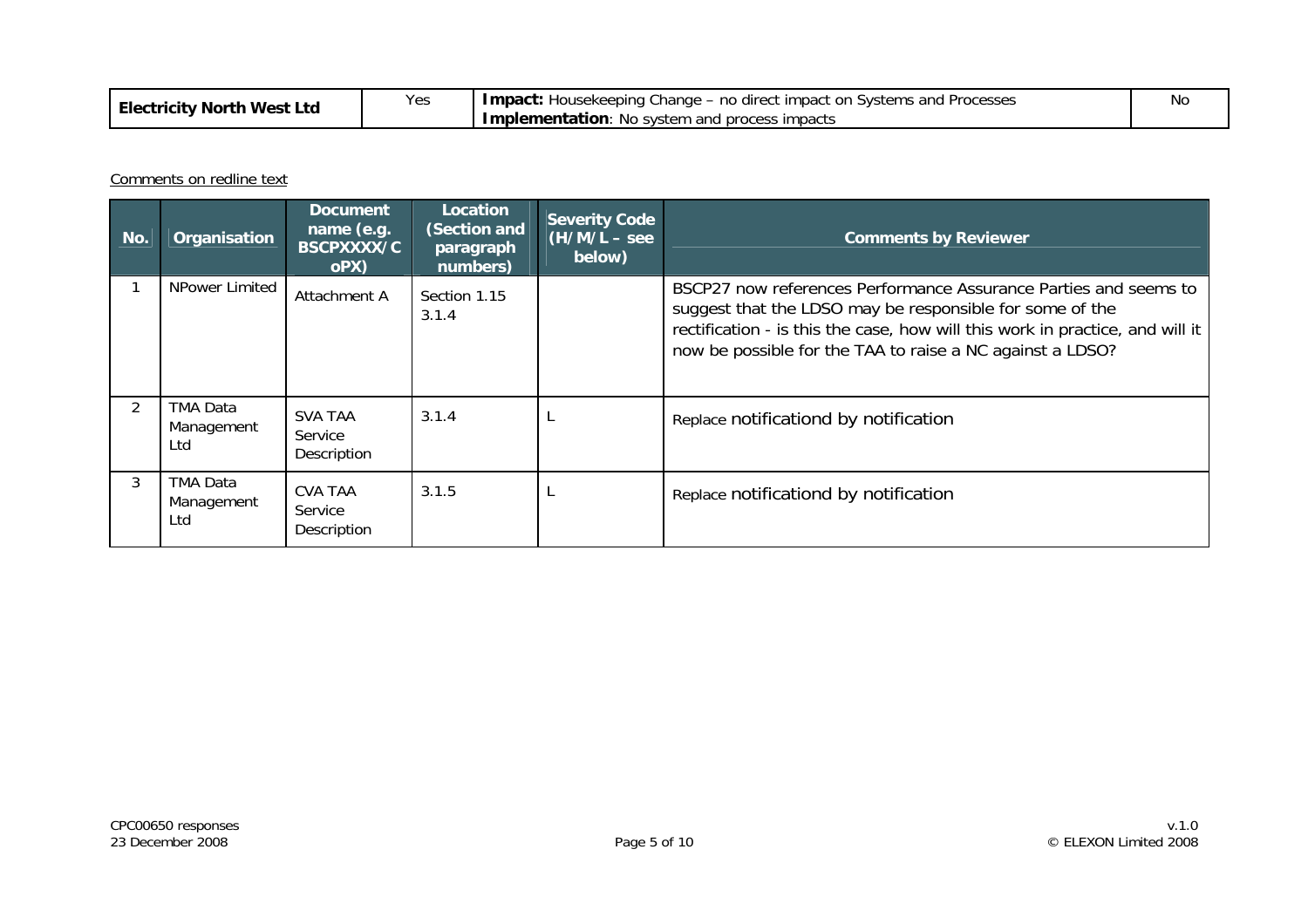#### **CP1266 - Updates and Refinements to BSCP504**

### **Summary of Responses**

| Organisation                                 | Capacity in which Organisation operates in              | Agreement<br>Yes/No | <b>Days Required</b><br>to Implement |
|----------------------------------------------|---------------------------------------------------------|---------------------|--------------------------------------|
| <b>EDF Energy</b>                            | Supplier, NHH Agent and HH MOP                          | Yes.                | 0                                    |
| <b>Scottish Power</b>                        | Supplier, LDSO, HHDA, NHHDA, HHDC, NHHDC, HHMOA, NHHMOA | <b>Yes</b>          | 0                                    |
| <b>NPower Limited</b>                        | <b>Supplier, Supplier Agents</b>                        | Yes                 |                                      |
| <b>TMA Data Management Ltd</b>               | HHDC, HHDA and NHHDA                                    | Yes.                | 30                                   |
| AccuRead                                     | NHHDC / NHHDA / NHHNOA / HHMOA                          | Yes                 |                                      |
| <b>Scottish and Southern Energy</b>          | Supplier/Generator/ Trader / Party Agent / Distributor  | <b>Yes</b>          |                                      |
| <b>E.ON UK Energy Services</b><br>Limited    | NHHDC-DA NHHMO HHMO                                     | Yes.                |                                      |
| E.ON                                         | <b>Supplier</b>                                         | <b>Yes</b>          |                                      |
| <b>Electricity North West Ltd</b>            | <b>LDSO</b>                                             | <b>Yes</b>          | $\Omega$                             |
| <b>British Energy</b>                        | Supplier; Generator; Trader; CVA MOA                    | No                  |                                      |
| <b>CE ELECTRIC</b>                           | LDSO, UMSO                                              | Neutral             |                                      |
| <b>Independent Power Networks</b><br>Limited | LDSO, UMSO, SMRA                                        | Neutral             |                                      |

| Organisation                              | Agreement<br>Yes/No | <b>Comments</b>                                                                                                                          |     |
|-------------------------------------------|---------------------|------------------------------------------------------------------------------------------------------------------------------------------|-----|
| <b>Scottish Power</b>                     | Yes                 | <b>Impact: Documentation Changes Only</b>                                                                                                | Yes |
| <b>TMA Data Management Ltd</b>            | Yes                 | These corrections are welcome to improve the clarity of BSCP504<br><b>Impact: Process</b>                                                | Yes |
| <b>E.ON UK Energy Services</b><br>Limited | Yes.                | <b>Comments:</b> The changes identified will not have a significant impact on our activities as the<br>changes reflect current practice. | No. |
| <b>E.ON</b>                               | Yes                 | <b>Comment:</b> The only issue E.ON can see is in relation to Section 3.3.1 where in a number of                                         | No. |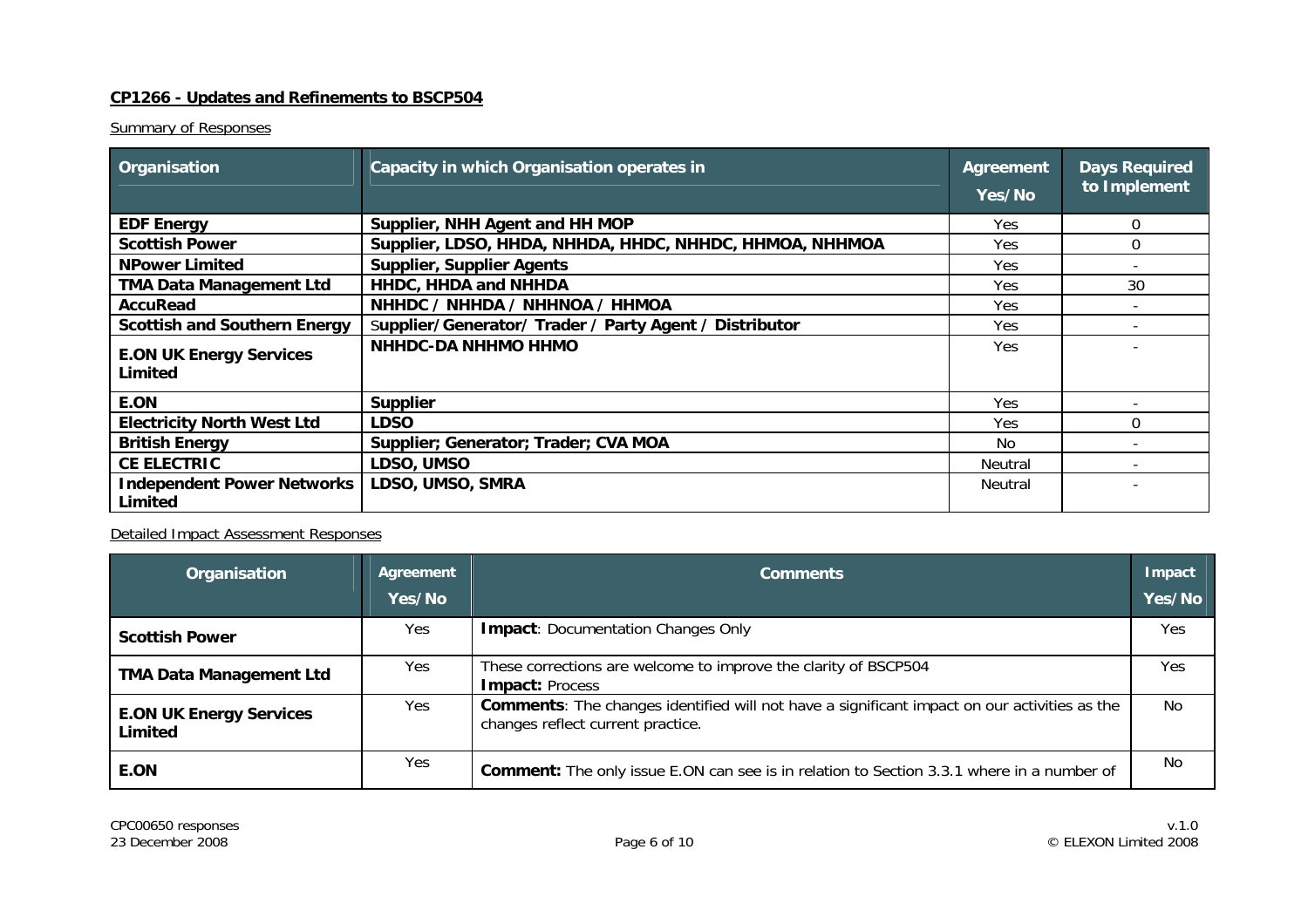|                                   |                | places it states, "Refer to section 3.3.11 Calculate AA/EAC Values and send to NHHDA and<br>Supplier." Yet there is no NHHDA or Supplier in the 'To' column and no mention of the D0019<br>flow.                                           |                |
|-----------------------------------|----------------|--------------------------------------------------------------------------------------------------------------------------------------------------------------------------------------------------------------------------------------------|----------------|
|                                   |                | It obviously does refer to Section 3.3.11, but we think it loses a bit of context here as you<br>have to dig around to fully follow the process. It could include the key elements above and<br>also refer to 3.3.11 for the full process. |                |
| <b>Electricity North West Ltd</b> | Yes            | <b>Impact: Improved Documentation</b>                                                                                                                                                                                                      | No.            |
|                                   |                | <b>Implementation:</b> Housekeeping change only                                                                                                                                                                                            |                |
| <b>British Energy</b>             | N <sub>0</sub> | <b>Comment:</b> Agree apart from amendments suggested in point three, further justification<br>would be required as to why these amendments are necessary                                                                                  | N <sub>0</sub> |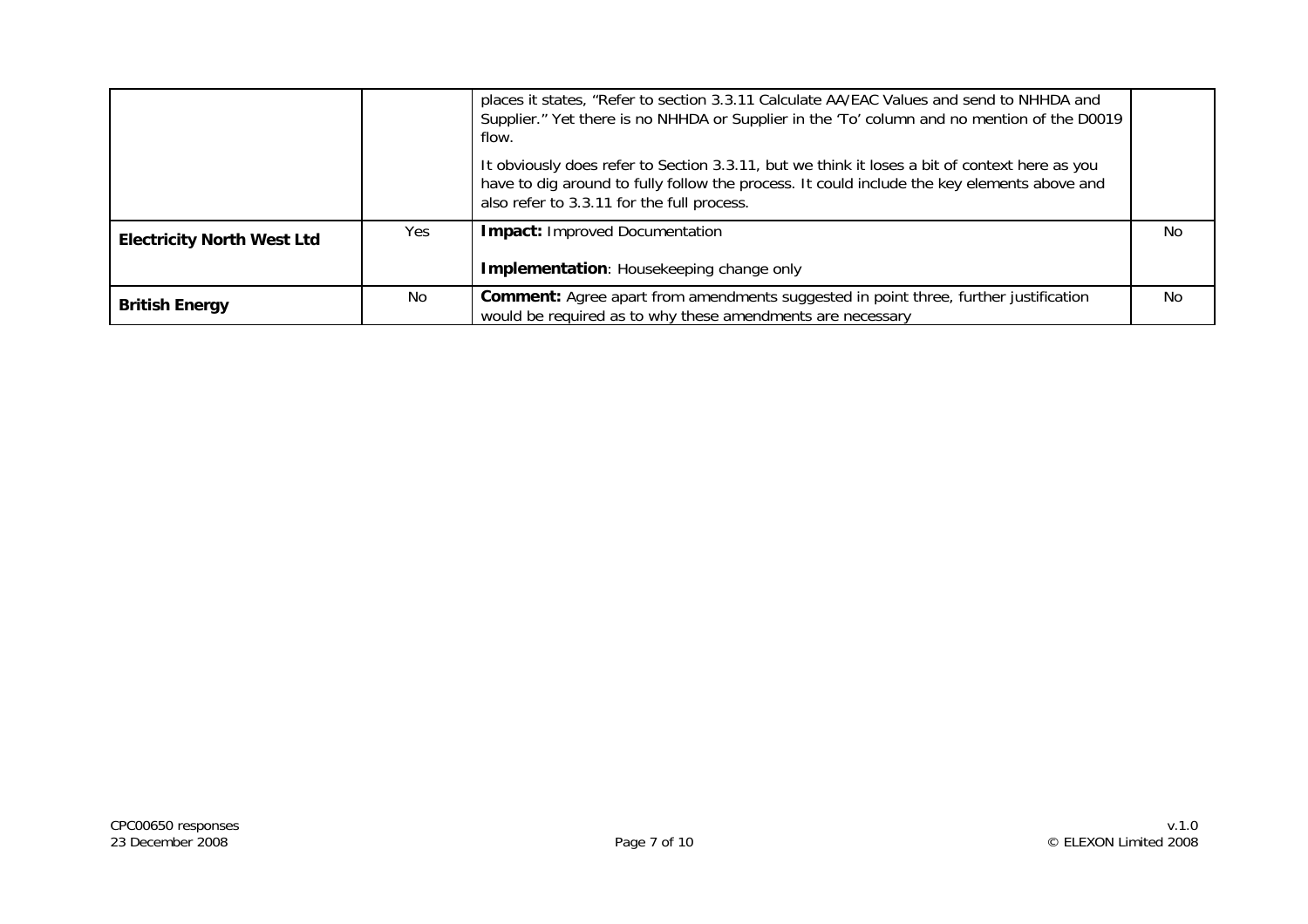## **CP1267 – Registration of UMSO's and MA's in SMRS**

### **Summary of Responses**

| Organisation                                 | Capacity in which Organisation operates in              | Agreement<br>Yes/No | <b>Days Required</b><br>to Implement |
|----------------------------------------------|---------------------------------------------------------|---------------------|--------------------------------------|
| <b>EDF Energy</b>                            | Supplier, NHH Agent and HH MOP                          | Yes.                | 0                                    |
| <b>Scottish Power</b>                        | Supplier, LDSO, HHDA, NHHDA, HHDC, NHHDC, HHMOA, NHHMOA | Yes                 | 120                                  |
| <b>TMA Data Management Ltd</b>               | HHDC, HHDA and NHHDA                                    | Yes                 |                                      |
| <b>AccuRead</b>                              | NHHDC / NHHDA / NHHNOA / HHMOA                          | Yes                 |                                      |
| E.ON                                         | <b>Supplier</b>                                         | Yes.                |                                      |
| <b>British Energy</b>                        | Supplier; Generator; Trader; CVA MOA                    | Accept              |                                      |
| <b>NPower Limited</b>                        | <b>Supplier, Supplier Agents</b>                        | No.                 |                                      |
| <b>CE ELECTRIC</b>                           | LDSO, UMSO                                              | <b>No</b>           | 180                                  |
| <b>Scottish and Southern Energy</b>          | Supplier/Generator/ Trader / Party Agent / Distributor  | No                  | 60-180                               |
| <b>Western Power Distribution</b>            | <b>Distributor &amp; MOA</b>                            | No.                 | 180                                  |
| <b>Electricity North West Ltd</b>            | <b>LDSO</b>                                             | No.                 | >365                                 |
| <b>Independent Power Networks</b><br>Limited | LDSO, UMSO, SMRA                                        | No.                 |                                      |
| <b>E.ON UK Energy Services Limited</b>       | <b>NHHDC-DA NHHMO HHMO</b>                              | Neutral             |                                      |

| Organisation          | Agreement<br>Yes/No | <b>Comments</b>                                                                                                                                                                                                           | Impact<br>Yes/No |  |  |
|-----------------------|---------------------|---------------------------------------------------------------------------------------------------------------------------------------------------------------------------------------------------------------------------|------------------|--|--|
| <b>Scottish Power</b> | Yes.                | <b>Comments:</b> ScottishPower supports the change to the validation rules for both UMSO and MA. The change<br>would seem the logical response to prevent a re-occurrence of the current problems affecting the SWAE GSP. | <b>Yes</b>       |  |  |
|                       |                     | <b>Impact on Organisation:</b> System and process changes                                                                                                                                                                 |                  |  |  |
|                       |                     | Implementation: There will be system changes required to implement such a change. However, we would<br>support the June '09 release date as being sufficient time to make all necessary changes to our systems            |                  |  |  |
| <b>British Energy</b> | Accept              | <b>Comment:</b> Accept CP however, it is important to consider what impacts / changes would be required as a<br>result in terms of updating MPAS with the appointed UMSO.                                                 |                  |  |  |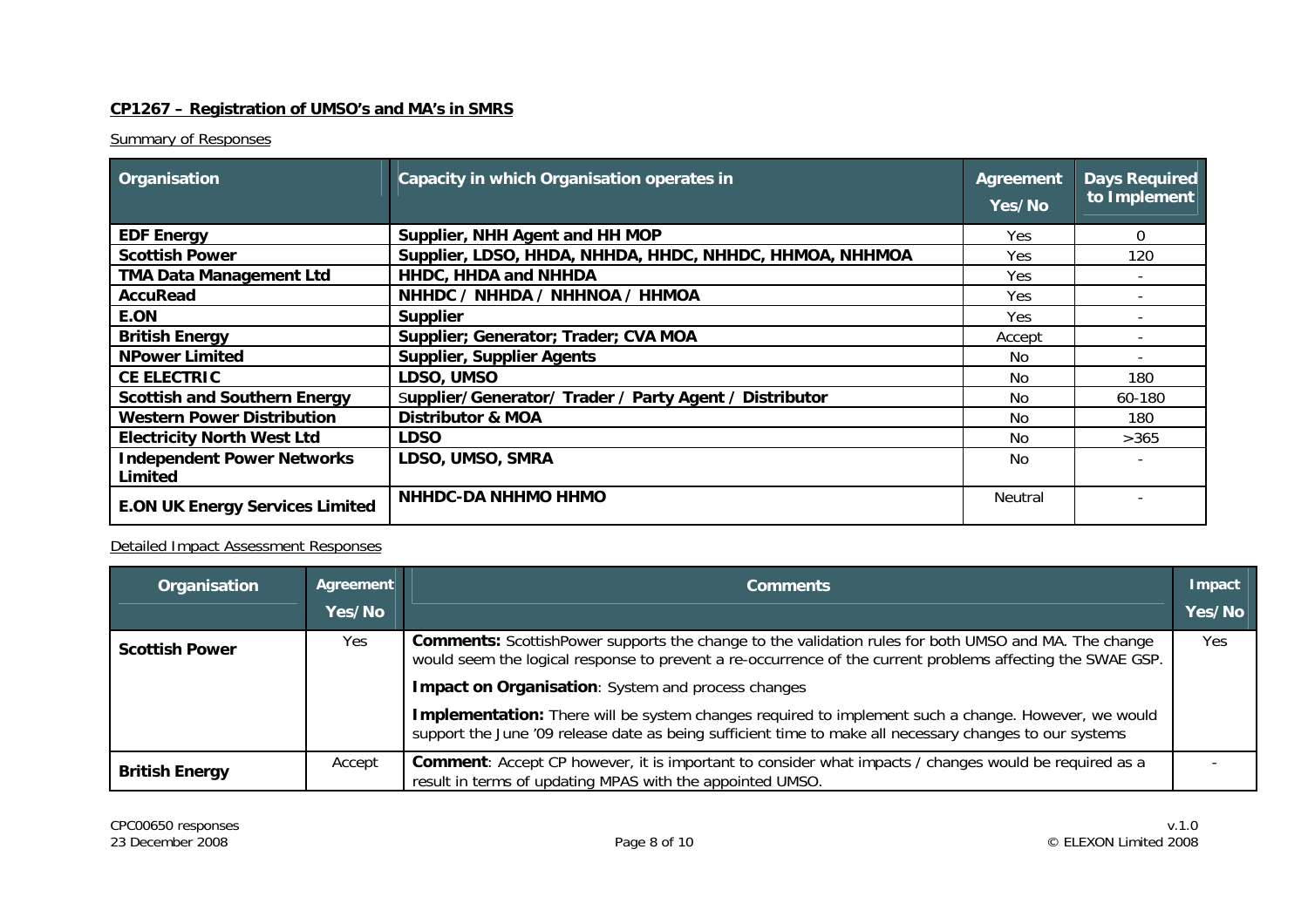| <b>NPower Limited</b>                       | <b>No</b> | <b>Comments:</b> The validation rule change for MPAS (Red Lines) We can't quite see how MPAS are going to<br>know whether a MOA is being appointed as a meter operator or an UMSO. Unless the validation rules are<br>changed to the Participant Role code is validated against the Measurement Class. Even then how does MPAS<br>know which Role Code is being applied, "M" for MOA or "3" for UMSO or "4" for Meter Administrator?                                                                                                                                                                                                                                                                                                                                                                                                                                                                                                                                                                                                                                                           | Yes |
|---------------------------------------------|-----------|------------------------------------------------------------------------------------------------------------------------------------------------------------------------------------------------------------------------------------------------------------------------------------------------------------------------------------------------------------------------------------------------------------------------------------------------------------------------------------------------------------------------------------------------------------------------------------------------------------------------------------------------------------------------------------------------------------------------------------------------------------------------------------------------------------------------------------------------------------------------------------------------------------------------------------------------------------------------------------------------------------------------------------------------------------------------------------------------|-----|
| <b>CE ELECTRIC</b>                          | No        | <b>Comment:</b> We reject this change proposal as feel the benefits are outweighed by the financial implications.<br>Impact on Organisation: Validation rule changes would be required to the MPAS system to incorporate<br>the changes outlined in this proposal this would incur costs.<br><b>Implementation</b> If implemented we would require 6 months to incorporate system changes.<br>Would implementation in the proposed Release have an adverse impact? (please state impact)<br>No adverse changes identified but please refer to comments above.                                                                                                                                                                                                                                                                                                                                                                                                                                                                                                                                  | Yes |
| <b>Scottish and Southern</b><br>Energy      | No        | Comments: We agree that the current operational issues need to be addressed. However, it appears from<br>the discussions that have been taking place elsewhere in the industry that there may be other options<br>available e.g., creating a dummy UMSO/MA MoP. Perhaps these could be explored before this change is<br>progressed further, especially in view of St Clements' estimate of 7.5k-10k to reinstate the processing of role<br>codes 3 and 4 in MPRS.<br><b>Impact:</b> Changes to MPRS systems and process change                                                                                                                                                                                                                                                                                                                                                                                                                                                                                                                                                                | Yes |
| <b>Western Power</b><br><b>Distribution</b> | <b>No</b> | <b>Comments:</b> This is a significant change to the SMRS system to address what we consider to be a minor<br>issue. We would prefer to see documentation changes to reflect the fact that the UMSO and MA are not<br>maintained on SMRS, and that the identity of the "MOA" shown on MPAS for unmetered supplies is irrelevant.<br>The BSCPs should instruct Suppliers to register UMS MPANs using any valid MOA MPID so that the D0055 or<br>D0205 can be accepted.<br>The justification for this CP seems to be all about compliance with BSCPs rather than solving a particular<br>market issue. Is there actually a problem that anyone other than Elexon, presumably for BSC compliance<br>purposes, needs to be solved? Does anyone actually need to look on SMRS to find out who the UMSO or MA<br>is? (The UMSO is always the LDSO so this can not be an issue for NHH MPANs and, for HH MPANs, the<br>UMSO and Supplier are normally told who the MA is by the customer so we are not convinced it is a problem<br>for HH MPANS either.)<br><b>Impact:</b> Significant system change | Yes |
| <b>Electricity North West</b>               | No        | Comment: This seems to be an unnecessarily unwieldy and expensive change for very little benefit. See                                                                                                                                                                                                                                                                                                                                                                                                                                                                                                                                                                                                                                                                                                                                                                                                                                                                                                                                                                                          | Yes |